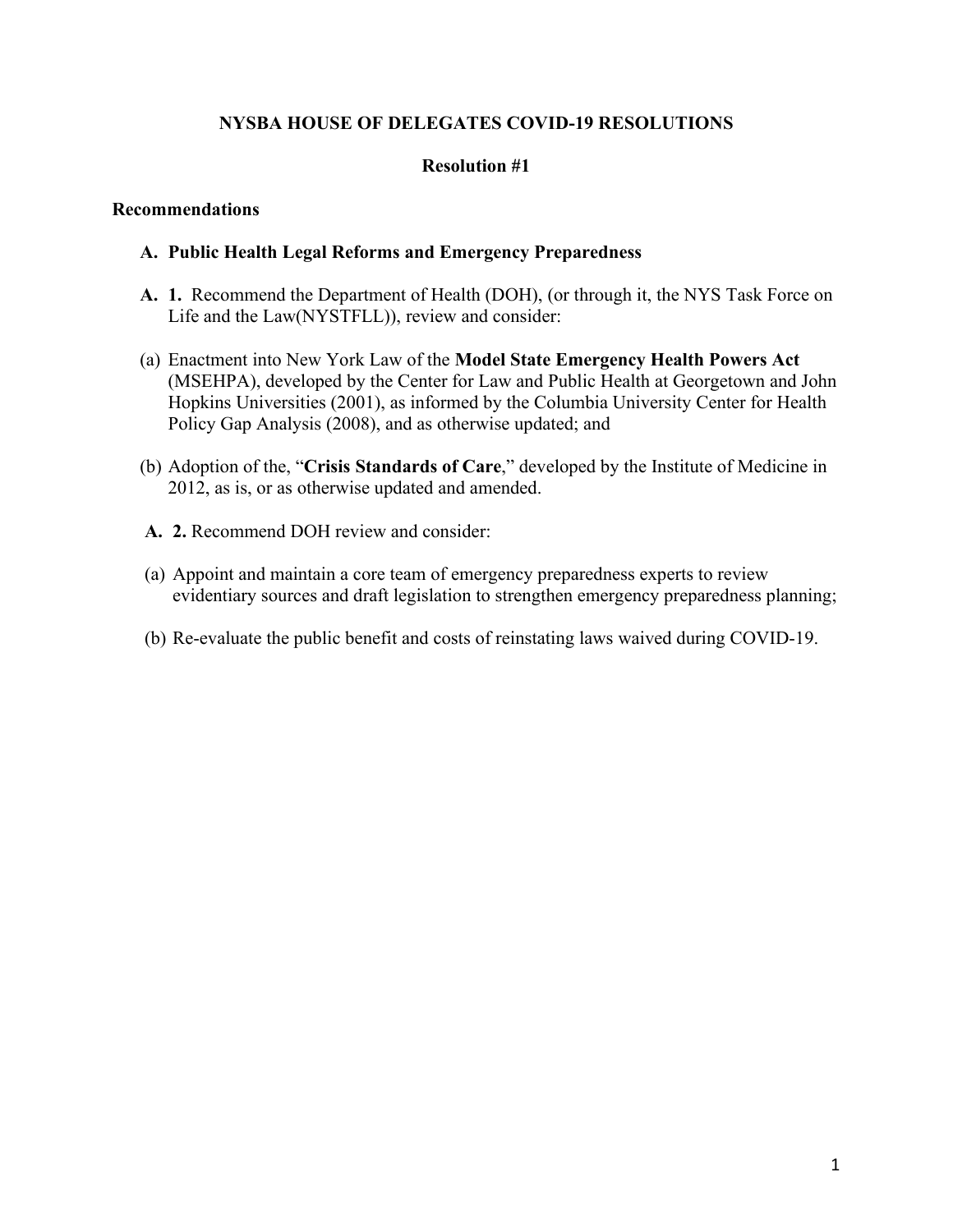## **Resolution #1 (continued)**

- **B. Ethical Issues: Ethics Guidelines including Allocation of Life-Saving Equipment, and DNR/Futility and Virus Testing**
- **B.1.** Recommend DOH, NYSTFLL, or Governor review/consider:
- (a) NYSTFLL 2015 Report, "Ventilator Allocation Guidelines," and adopt the policy as is, or as amended; and
- (b) Issue emergency regulations mandating all providers and practitioners follow the ethics guidelines, and ensure:
	- i. the needs of vulnerable populations, including persons and communities of color, older adults and nursing home residents, persons with disabilities or who are incarcerated, and immigrants, are met in a non-discriminatory manner in the implementation of emergency regulations and guidelines;
	- ii. provision of palliative care as an ethical minimum to mitigate suffering among those who are in institutional, facility, residential, or home care settings during the COVID-19 crisis, especially when access to life-saving measures, desired equipment or other resources are not available;
	- iii. provision of education and training to physicians, health care practitioners, and institutional triage and ethics committees; and
	- iv. provision of generalist-level palliative care education and training for all health care workers and health-related service workers in all settings who are providing supportive care.

 **B.2.** Recommend amendment of the New York State Public Health Law: Article 29-C "Health Care Proxy," to require in the case of a State Disaster Emergency Declaration:

(a) at least one, rather than two, witnesses, or

(b) attestation by a notary public in person or remotely.

**B.3.** Recommend the DOH or Governor review and consider: Establishing a coordinated statewide plan for Virus Testing to ensure:

- (a) frontline health care workers are prioritized in access to rapid diagnostic testing; and
- (b) the most vulnerable individuals from health status and essential business/employee standpoint have equitable access to rapid diagnostic testing.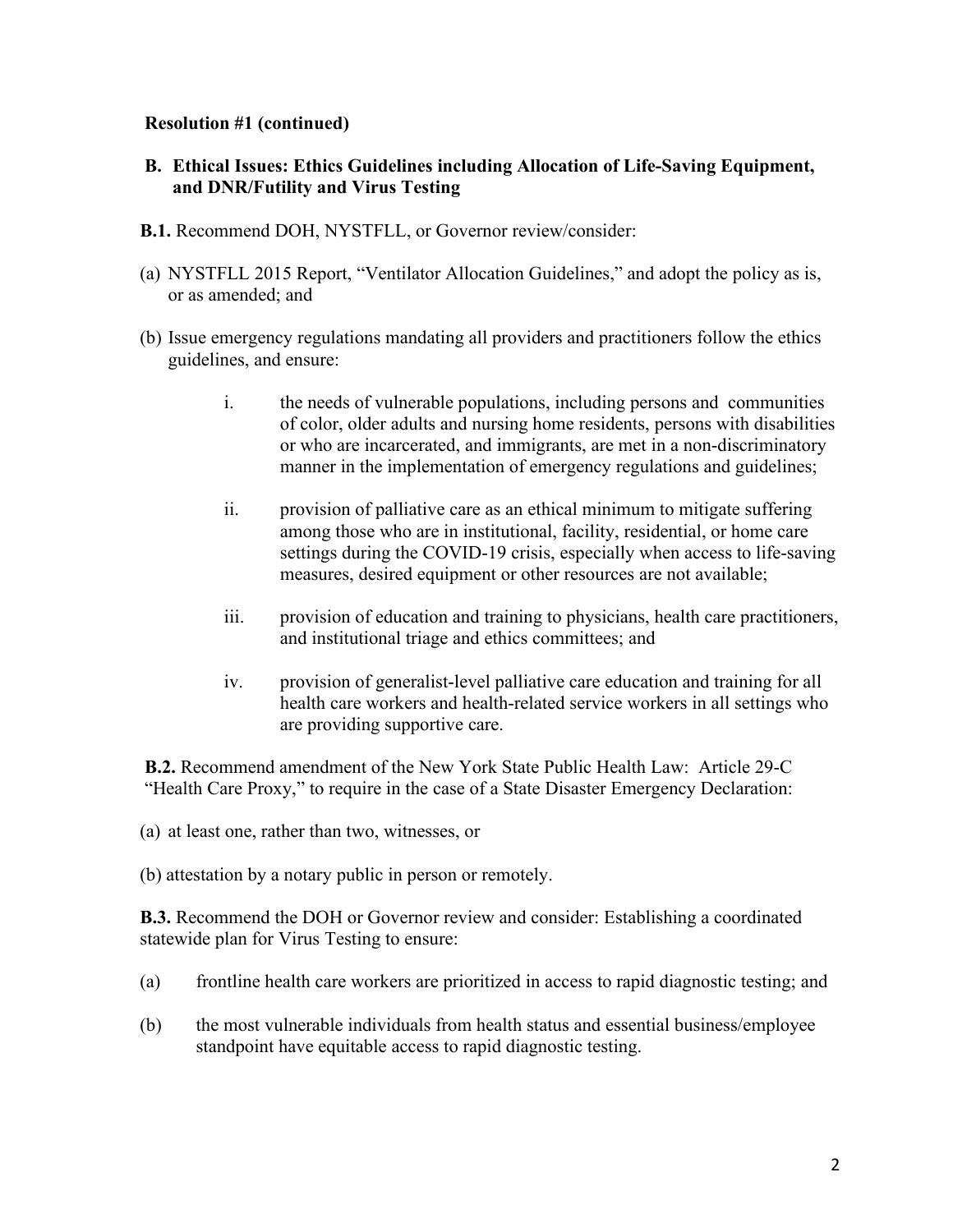## **Resolution #2**

## **Recommendations**

## **A. Providers**

**A.1.** Amend New York Law:

Purchasing Necessary Supplies: Amend New York General Business Law Section 396-r to include prohibition from exorbitant pricing of all equipment and products of any kind used either in patient care or to protect health care workers from infection.

**A.2.** Continue Waivers and Executive Orders (See also Immunities):

(a)Ability to Exceed Certified Bed Capacity for Acute Care Hospitals: Continue the waiver by the Governor's Executive Orders 202.1 and 202.10 of the DOH regulations governing certified bed restrictions for the pendency of the State Disaster Emergency.

(b)Limitation on Resident Hours Working in Acute Care Hospitals: Continue the Governor's Executive Order 202.10's waiver of NYCRR Article 10, Section 405, limiting resident work hours for the pendency of the State Disaster Emergency.

(c)Temporary Changes to Existing Hospital Facility Licenses Services and the Construction and Operation of Temporary Hospital Locations and Extensions: Continue the waiver provided in Executive Orders 202.1 and 202.10 of the State requirements that restrict the ability of Article 28 facilities to reconfigure and expand operations as necessary, for the pendency of the State Disaster Emergency.

(d) **Anti-Kickback and Stark (AKS) Law Compliance during the COVID-19 Emergency**: New York State to adopt the waivers provided by CMS and the OIG as to the Anti-Kickback and Stark Laws in substantially similar form for the state versions of the Stark Law and AKS during the State Disaster Emergency, each as tailored for the particular statute at issue.

**A.3. Older Adults, Nursing Home Providers and Nursing Home Residents:** Governor, DOH, DOH Bureau of Long Term Care and State Office for Aging to ensure:

(a)Equitable allocation of scarce resources from the Public Health and Social Services Emergency Fund—established by the CARES Act—to older adults and their health care providers, prioritizing under-resourced long-term care providers;

(b)Adequate provision of PPE;

(c)Adequate levels of staffing;

(d)Adequate funding of employee testing, as required under Executive Order 202.30;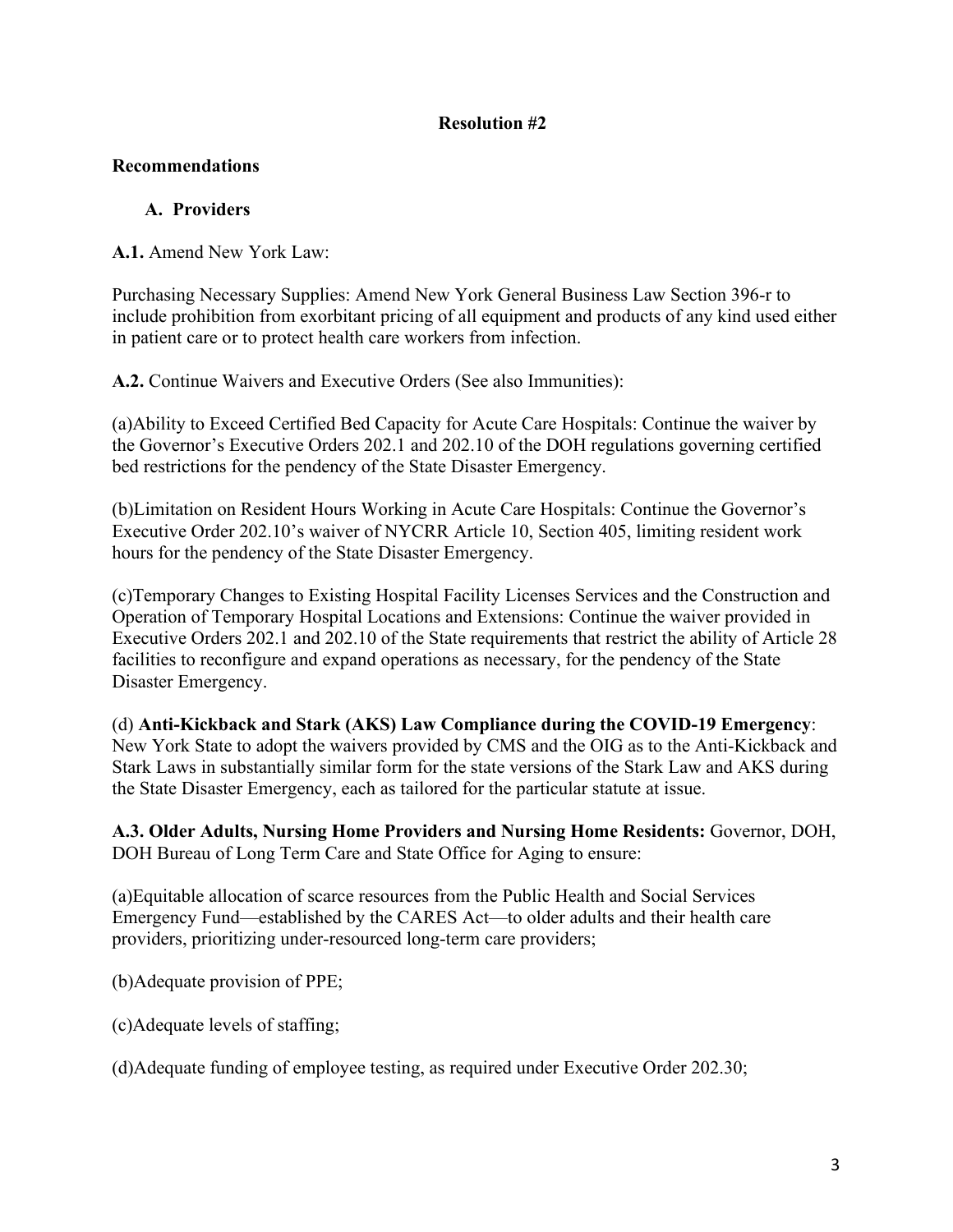## **Resolution #2 (continued)**

(e) Consistent and timely tracking and reporting of case and death data;

(f) Adoption of non-discriminatory crisis standards and ethics guidelines; and

(g) Recognition and honoring of Older New Yorkers' right to health and human rights, as protected under international conventions: and

(h) Adequate resources for the Office of the State Long Term Care Ombudsman, which provides advocacy for nursing home residents and families and helps residents understand and exercise their rights to quality care and quality of life.

**A.4. Persons incarcerated and Correctional Facilities and Care**: Governor, NYS Department of Corrections and NYC Department of Corrections, to ensure:

(a)Adequate access of persons incarcerated to COVID-19 testing, medical care and mental health and supportive services;

(b)COVID-19 testing of correctional staff and adequate provision of gloves, masks and other protective equipment;

(c)Release to the community of older persons who are incarcerated or living with advanced illness who do not pose a danger to the community;

(d)Adequate funding of prison-to-community transitions including access to housing, meals, and supportive services, and non-discriminatory access to employment opportunities; and

(e) Recognition and honoring of the right to health and human rights of persons who are incarcerated, as protected under international conventions.

**A.5. Immigrants in Detention Facilities**: Governor, DOH or other state agencies:

In its exercise of state police powers in the COVID-19 public health emergency, New York State must take steps, similar to those outlined above, in cooperation with federal agencies to ensure:

(a) Reduction of risk of the spread of COVID-19 among immigrants being held in detention centers

## **A.6. Telehealth**

Governor or DOH to review and consider:

Eliminate restrictions on the provision of care by telehealth and increase reimbursement for services provided via telehealth.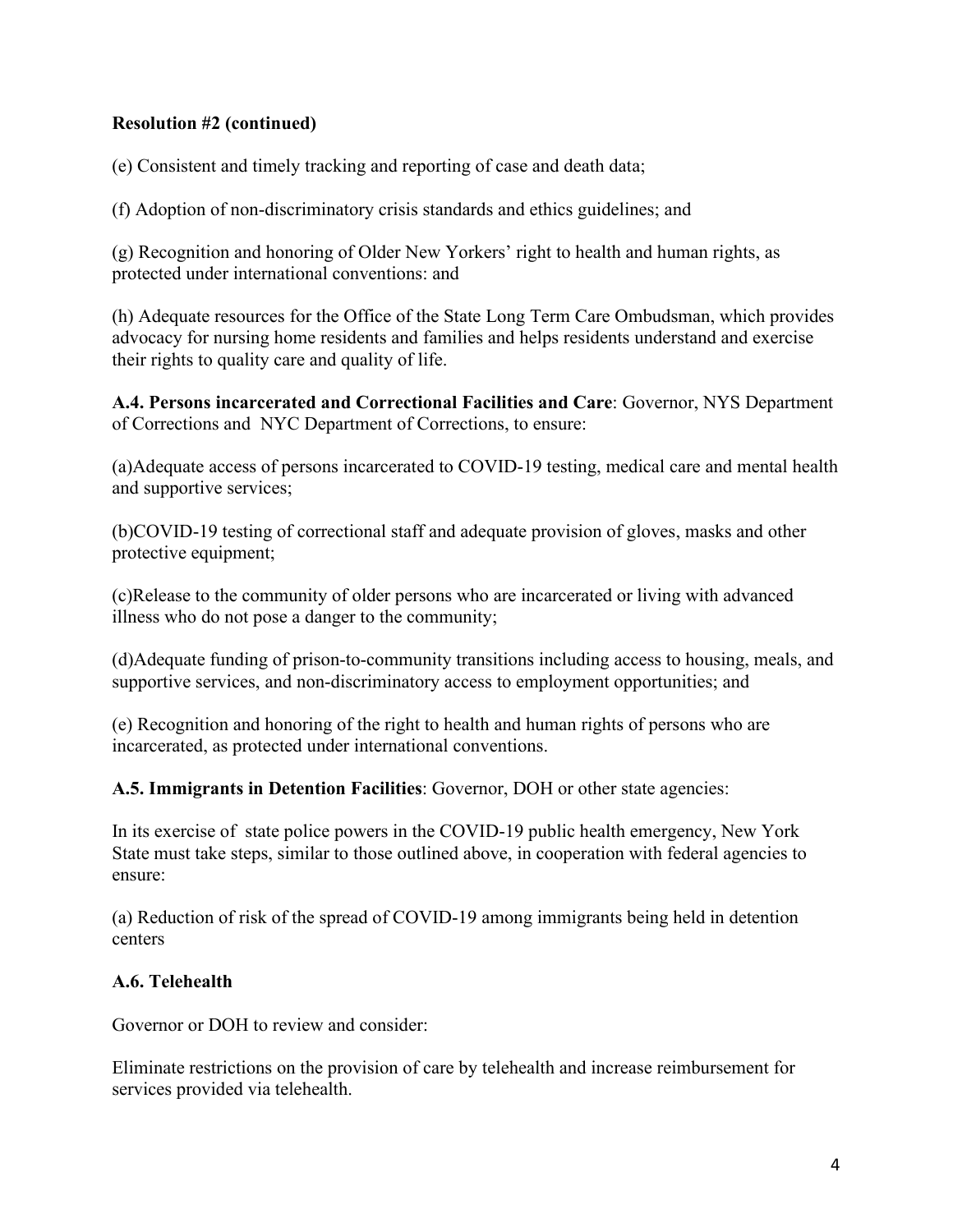## **Resolution #2 Continued:**

## **B: Workforce, Schools, Child Care and Disproportionate Impact upon Communities of Color and Vulnerable Populations**

**B.1.** Governor, Board of Regents or Department of Education:

(a)Provide clear, timely guidance and support to all non-health care businesses and academic institutions to coordinate effective implementation of universal precautions and other workplace safety best practices to facilitate public health and trust, while mitigating disparate conditions during the phase-in process and long-term.

(b)Consider publicly posting essential/non-essential business operations decisions with an industry-wide impact on the Empire State Development (ESD) website in real time to mitigate confusion and enhance institutional compliance.

(c)Consider granting staffing firms dedicated to childcare the provider status necessary to enable them to operate in New York State and supplement the childcare workforce in order to ensure the health and safety of our children, while enabling businesses to effectively reopen within sufficient childcare support.

(d)Consider education and training pertaining to crisis standards and civil and criminal immunity to assure all practitioners are supported as they exercise professional medical judgment in triage, treatment and services.

(e) Consider enhanced employee assistance and other mental health counseling programs to address and mitigate the moral distress suffered by front-line health care workers under crisis conditions.

**B.2.** Governor or DOH or other state agencies: Enhance regulatory oversight, to ensure:

(a)adequate and non-discriminatory allocation of resources to persons and communities of color and vulnerable populations;

(b)equitable access of persons and communities of color and vulnerable populations to health and mental health services, including palliative care as an ethical minimum to mitigate suffering among those persons who remain in institutional, facility, residential or home or care settings, or are hospitalized during the COVID-19 crisis, especially when desired equipment or other resources are not available;

(c)provision of PPE to essential health care workers at highest risk in delivering essential services to vulnerable populations; and

(d) monitoring conformity with federal laws barring discrimination.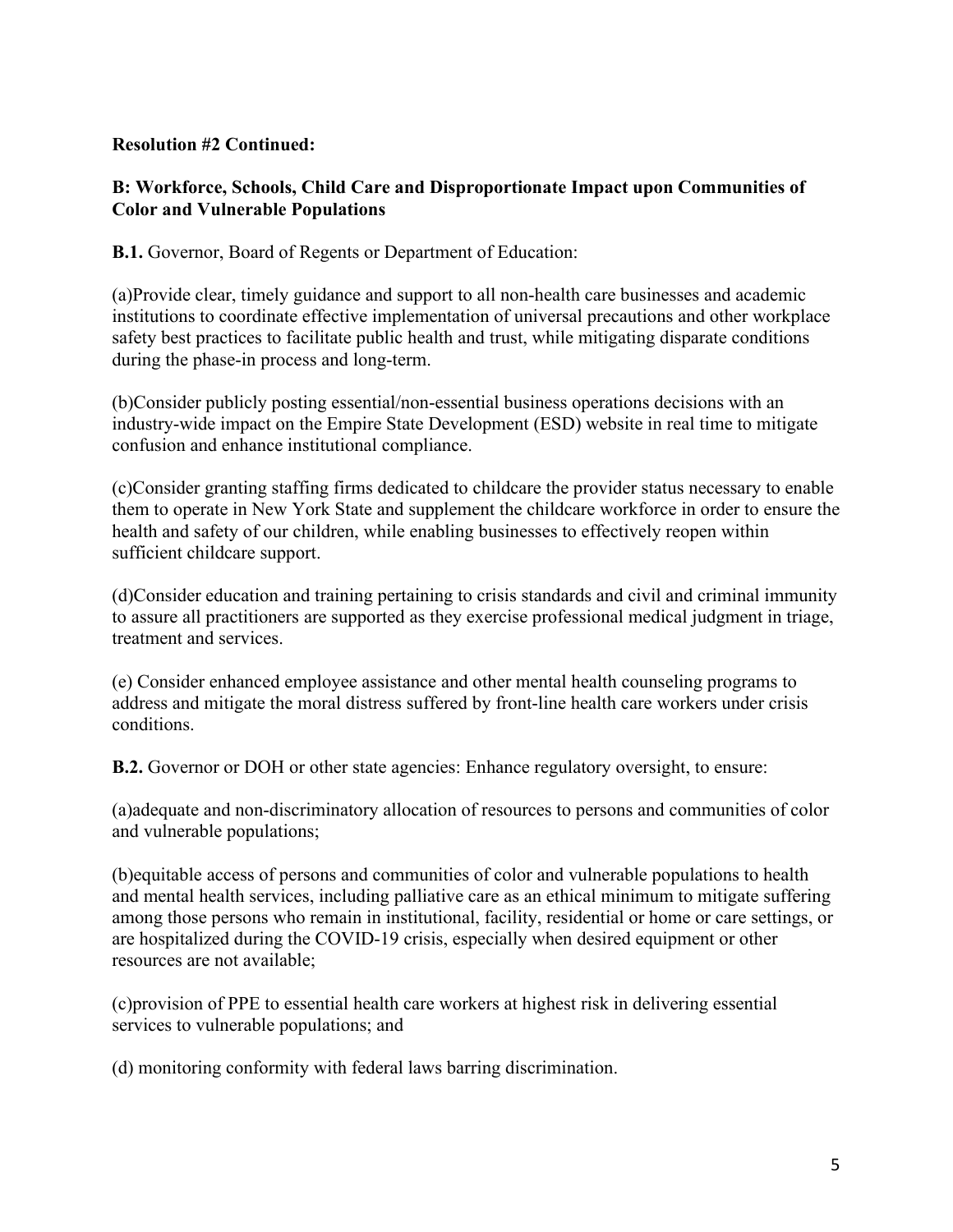### **Resolution #3**

#### **Vaccine Mandate Recommendation (revised 6-12-20)**

*After testing and as supported by scientific evidence*, once a *safe and effective* COVID-19 vaccine becomes available, the NYSBA Health Law Section recommends;

A.1. That a vaccine subject to scientific evidence of safety and efficacy be made widely available, and widely encouraged, and if the public health authorities conclude necessary, required, unless a person's physician deems vaccination to be clinically inappropriate.

A.2. Steps to ensure a planned vaccination program:

(a)Rapid mass vaccination achieved through equitable distribution;

(b)Prioritizing health care workers and individuals at highest risk for complications and virus transmission to others if inadequate vaccine supply; and

(c) Linguistically and culturally competent vaccine educational and acceptance program. (Schaffer DeRoo S, Pudalov NJ, Fu LY. Planning for a COVID-19 Vaccination Program. *JAMA.* Published online May 18, 2020. doi:10.1001/jama.2020.8711)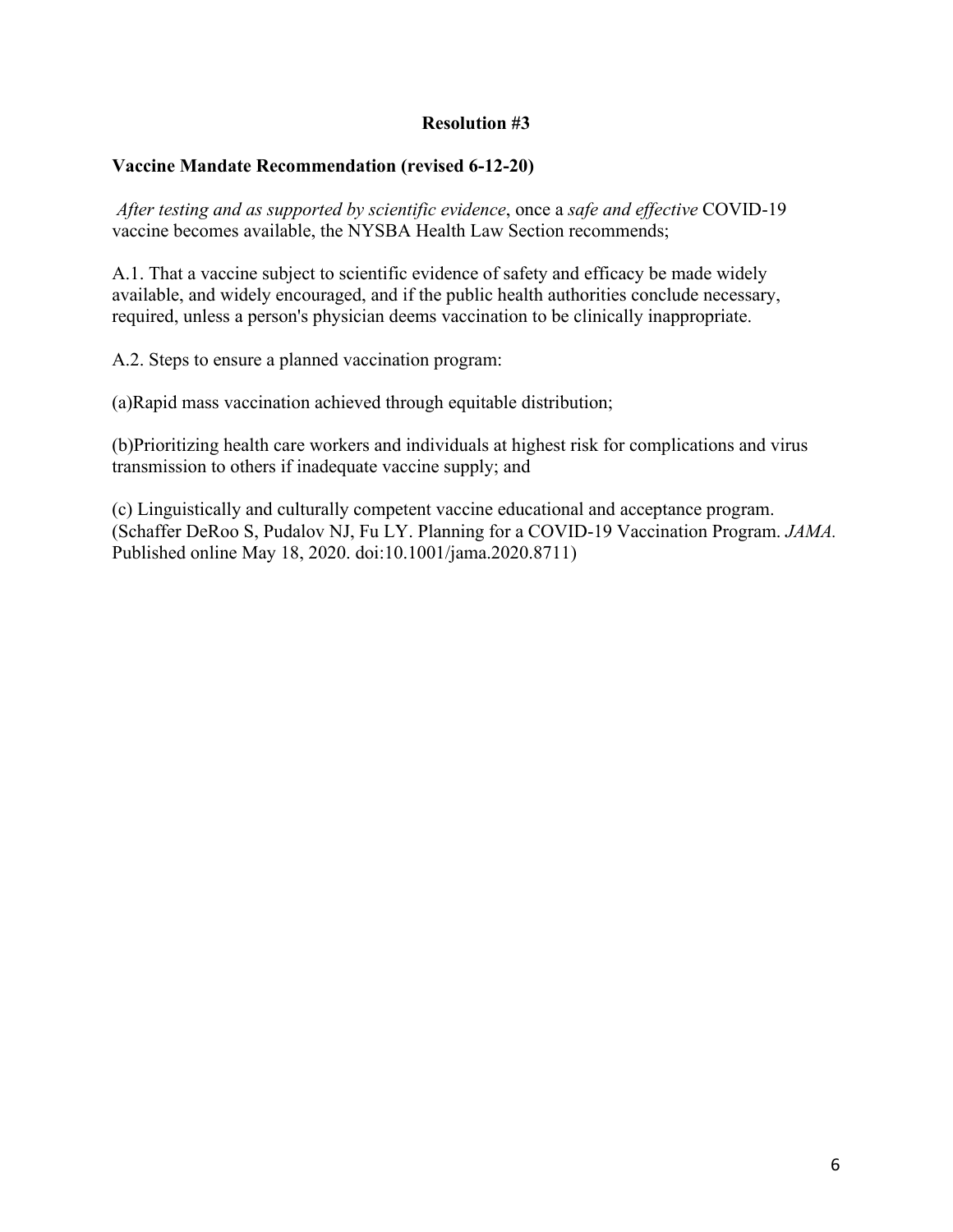## **Resolution #4**

## **Recommendations**

# **A. COVID-19 Qualified Legal Immunities for Providers and Practitioners**

## **3.A.1**. **Patient Care Immunities:** Federal and NYS Governments:

Provide/extend criminal and civil immunity for physicians, nurses and other health care practitioners and Article 28 facilities related to provision of care to patients in connection with the COVID-19 disaster emergency (excluding willful or intentional criminal misconduct, gross negligence, reckless misconduct, or intentional infliction of harm).

# **3.A.2**. **Ethics Guidelines Immunities**: Governor or DOH :

(a)waive/suspend certain NYS laws to provide/extend immunity from civil and criminal liability to providers and practitioners who follow the ethics guidelines (excluding willful or intentional criminal misconduct, gross negligence, reckless misconduct, or intentional infliction of harm); and

(b)direct all state agencies to interpret and apply the law and regulations in a way to support compliance with the ethics/triage guidelines.

**3.A.3**. **DNR/Medical Futility Immunities**: Governor, DOH, or Amend Law: provide/extend immunity from criminal and civil immunity for physicians, nurses and other health care practitioners and Article 28 facilities, when the following steps are taken (excluding willful or intentional criminal misconduct, gross negligence, reckless misconduct, or intentional infliction of harm):

(a)a practitioner, as defined in Public Health Law Section 2994-a, determines that a patient's resuscitation would be "medically futile" as defined in PHL 2961.12;

b) a second practitioner concurs with the determination; and

c) both practitioners document their determination in the medical record; and in connection therewith, revoke or amend all laws and regulations prohibiting or penalizing such determinations and actions, including without limitation, those set forth on page 12 of this Report.

# B. **COVID-19 Business of Health Care Immunities:**

**3.B.1. Anti-Kickback and Stark Laws**: New York State: